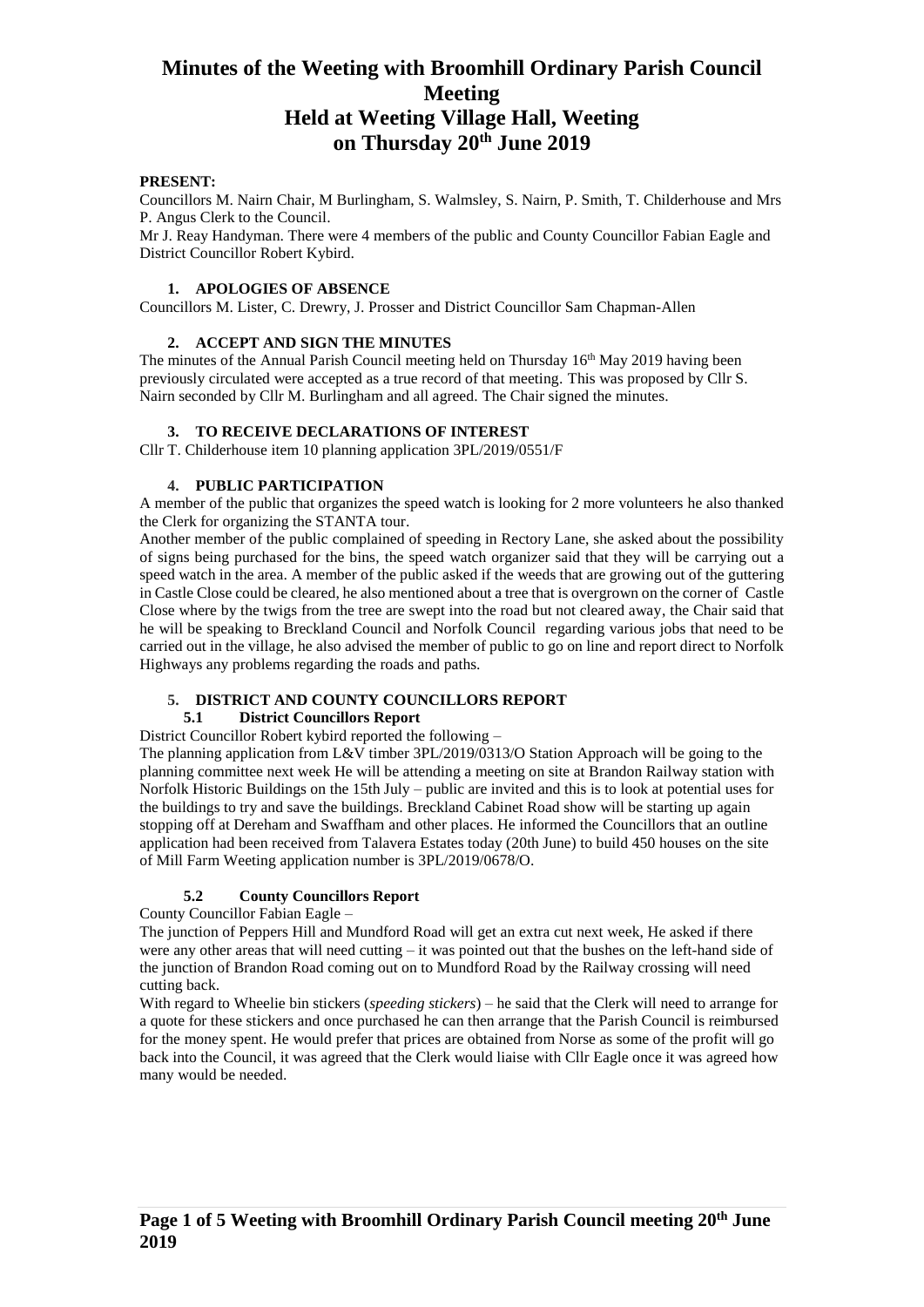# **6. MATTERS ARISING**

- **6.1 Outstanding Highway Matters – to discuss any outstanding issues**
- No through sign Victor Charles Close The Clerk will chase up Councillor Sam Chapman-Allen regarding this matter.
- Stickers for bins see County Councillors report.
- Fallen tree on Lynn Road Highways will be attending to this within 6 weeks.
- Parish Partnership Scheme 2019/2020 The Chair suggested Sam 2 signs, Cllr S. Nairn mentioned the possibility of speed calming bumps, however the Chair said that Highways are very reluctant to install these as they can lead to claims from motorists, following a discussion the Chair said he would discuss the possibility of some sort of traffic calming with David Jacklin from Highways.
- Cllr Smith said that he has been informed that there are overgrown bushes and trees in Castle close and Jubilee Close that are damaging some of the residents fences and obstructing the footpaths, the Chair asked him to get the addresses of these properties and send them over the Clerk so that a letter can be sent asking if they could trim these back.

# **6.2 Playing Field/Open Spaces**

Bulb Planting in September – following a discussion it was agreed that nearer the time the Clerk would contact Thetford Town Council with regards to borrowing their bulb planting machine.

#### **6.3 Notice Board – To discuss if a new notice board is required outside the shop and if so, put this into next year's budget**

The Clerk suggested that a larger notice board that will hold a minimum of 6 A4 sheets of paper and that is maintenance free and water proof be looked at for replacing the existing smaller notice board which has served a very good purpose but is just not big enough for the Parish Councils needs. Following a discussion, it was agreed that the Clerk would research prices and various notices boards and also any grants that may be available towards the cost of the board.

### **6.4 STANTA Tour 2019 – date 12th June 2019 – to confirm money raised for STANTA**

£212 raised for STANTA and the Clerk has contacted STANTA asking that they confirm their bank details so that this can be paid by BACS. The Chair thanked the Clerk for organizing the trip and it is hoped that another can be arranged for next year.

#### **6.5 Website – Councillors Photos**

Following a discussion, it was agreed that it would be a good idea to have a photo along with a small resume about themselves on the website.

# **7. REPORTS**

# **7.1 Chairman's Report**

Brandon Railway Station – an associate of the Chief Executive Officer of Greater Anglia has asked that any form of demolition work be halted and a meeting will be held on the 15th July with a view to finding out what use the building could be used for in the future.

The Crematorium planning application 3PL/2019/0189 was due to go to planning on the 22nd July and that has now been put back to approximately to the 2nd September as it may have to go back out to consultation.

# **7.2 Clerks Report**

The following was circulated by email to the Councillors prior to the meeting.

- New litter picks arrived from Breckland Many thanks to Cllr Sam Chapman-Allen.
- Sent a thank you letter to previous Councillor thanking him for his service in the past.
- Sent all final documents off to external auditor.
- Contacted football club regarding outstanding money owed and also installation of smart metre (e-on contacted me and I re-directed them to the Club).
- Ordered no parking signs for village hall drive.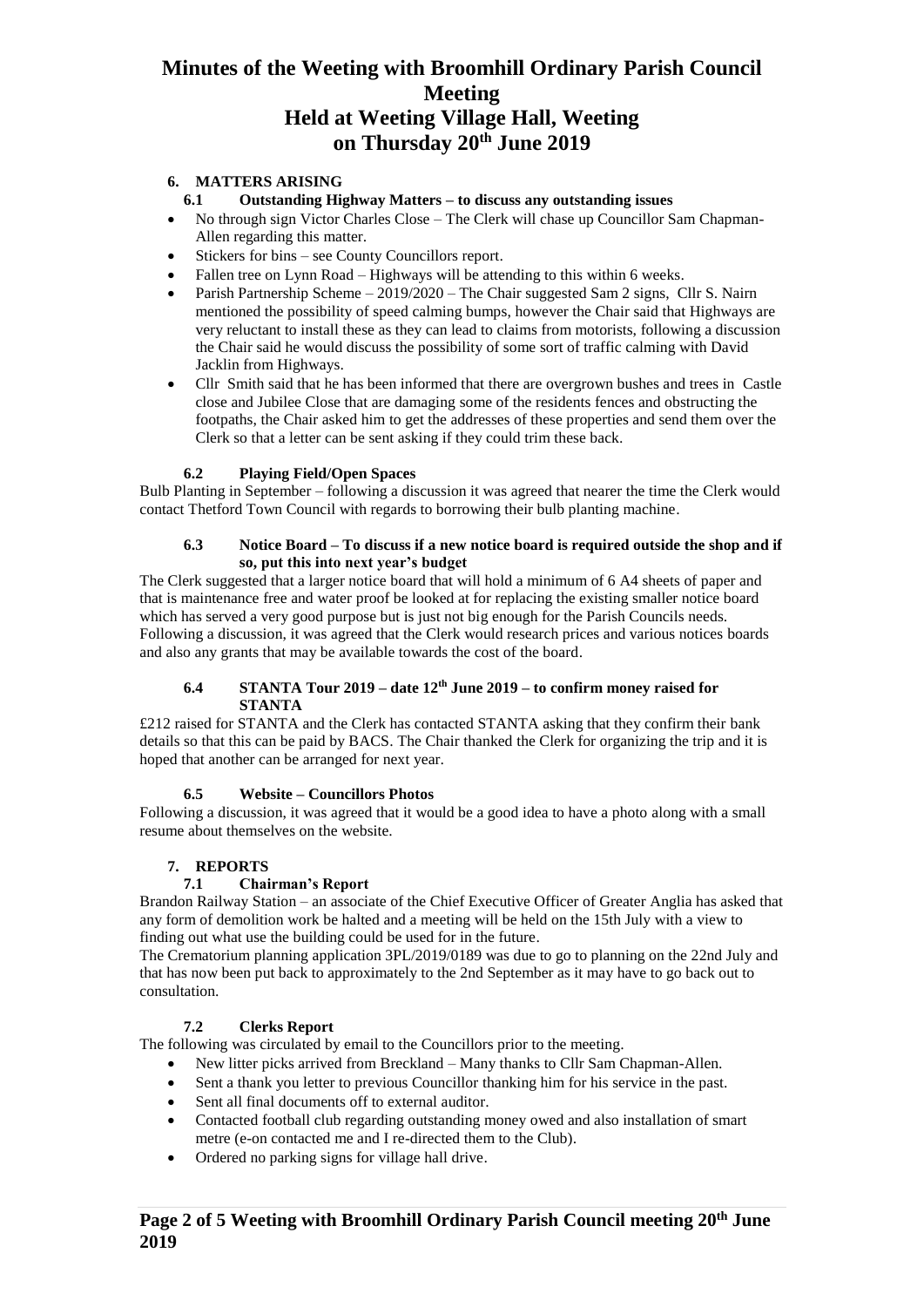# **Minutes of the Weeting with Broomhill Ordinary Parish Council Meeting**

# **Held at Weeting Village Hall, Weeting on Thursday 20th June 2019**

- Researched customized bin stickers Barkers Print should be able to price up for customised stickers once we can give quantities and sizes required so if you want "SLOW YOU DOWN" stickers that is possible.
- Contacted bank regarding removal of ex Councillor as a signatory for cheque's letter to be signed by Clerk and Chairman, this will then be sent to the bank.
- Contacted Stanta and Coach company to confirm final details.
- Attended Stanta tour collecting moneys etc along with Cllrs Sue and Mike Nairn and Margaret Lister – thank you to all for your help.
- Ordered grass seed for Village Hall areas.
- Investigated No Through Sign for Victor Charles Close Cllr Sam Chapman Allen looking into this for us.
- Chased up Breckland regarding grass cutting in Weeting.
- Started to look at new larger notice board made from maintenance free recycled plastic as the notice board outside the shop is not really big enough (it needs to hold a minimum of 6 A4 sheets of paper the current notice board will not hold this amount without some of the sheets being obscured by the frame also damp is getting in)
- Chased up Highways regarding gated signs into Village and asked for further notice to go on these signs saying "Welcome to Weeting Please Drive Carefully"
- Reported another "homeless" street light that is not working outside number 2 Boundary Close to Councillor Sam Chapman-Allen
- Put notice of Public Rights and Publication of audit on the notice board and website

# **7.3 Street Lighting Officers Report**

None reported this month

# **7.4 Handyman Report**

- Prepared for the ROSPA inspection and thanked Cllr Lister for her help and advice.
- Fitted 3 new rails and treated rot on old rails.
- Replaced all pale boards that were broken.
- Replaced 2 bolt shackles on baby swing.
- Levelled off and fixed down safety matting under Junior Swings, Cone Climber and Nest Swing.
- Cleared up after contactor after he moved the mud.
- Fixed CCTV sign on rails by Castle steps.
- Fixed hole in chain link fence.
- Spread 6 sacks of wood chipping around picnic bench.
- Cut back overhanging branches, trimmed hedges and levelled off top of fence in the dog walk area.
- Made up 3 "Keep Clear Signs" and fitted at the back of 13 to 16 All Saints.
- Made and fitted "Road Closed" sign at the entrance to Village Hall car park.
- Fitted "Keep Clear" sign to post at gas tank.
- Regularly split up bags of cloths and put into clothing bank.
- Still getting fly tipping at the bottle bank.
- Fixed baling string to road pins to stop red and white tape blowing away.

# **7.5 Bowls Club Report**

Nothing to report

# **7.6 Village Hall Report**

Nothing to report

# **7.7 Football Club Report**

The Chair said that he had been told that the football team would be continuing to use the football ground.

#### **8. CORRESPONDENCE – To report on any outstanding correspondence received by the Council**

Letter from handyman that will be discussed on item 9.2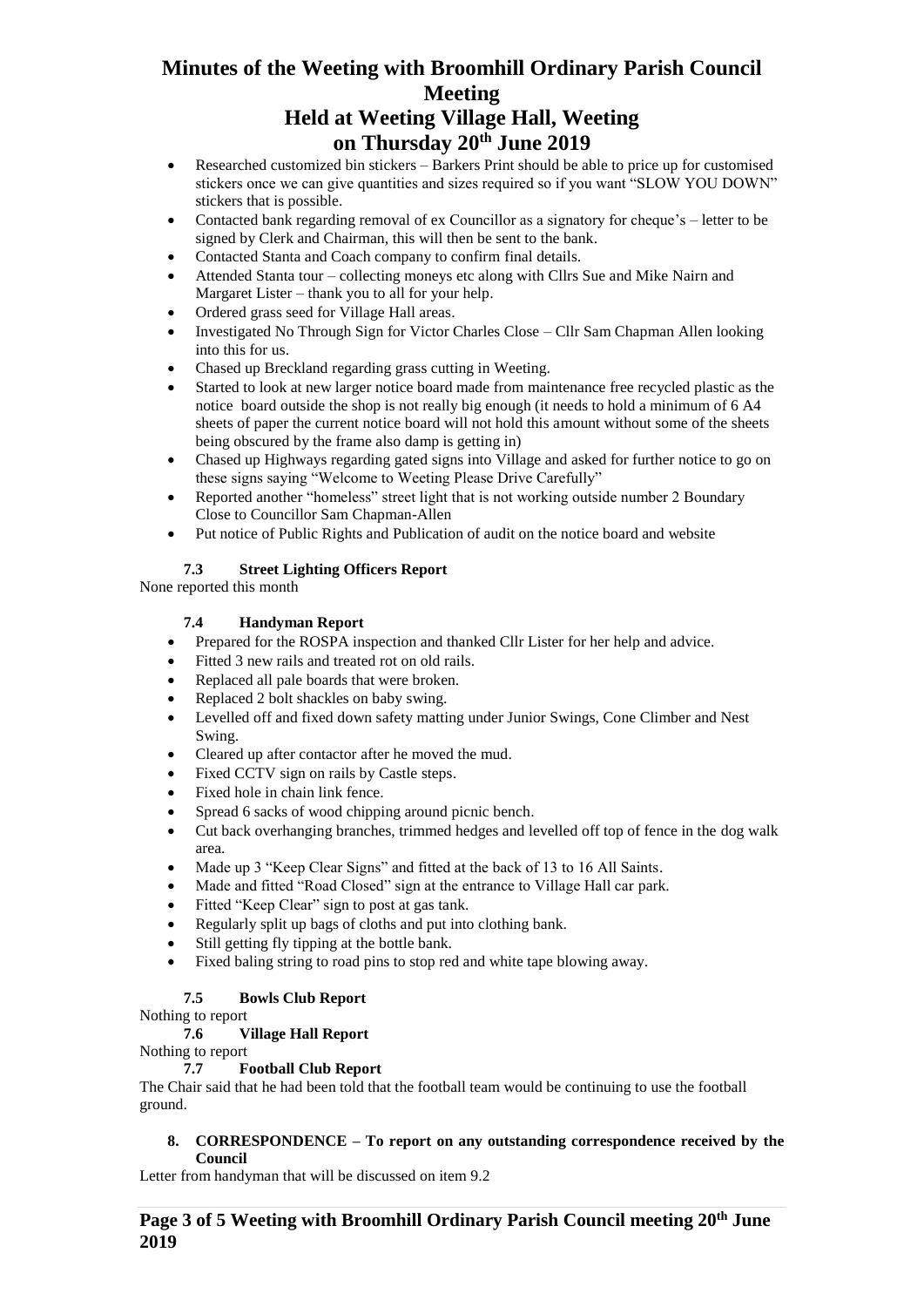#### **9. FINANCE**

#### **9.1 To Agree and Sign the Payments for the May/June invoices**

It was proposed by Cllr Burlingham and seconded by Cllr Smith that the payments be accepted and signed and all agreed.

The following payments were authorised on Thursday the 20th June 2019 The cheques / payments were signed by Cllrs M. Nairn and M Burlingham

| <b>Balance for June 2019</b>                      | £15,609.18                                    |            |              |  |
|---------------------------------------------------|-----------------------------------------------|------------|--------------|--|
| Minus the following direct debits                 |                                               |            |              |  |
| E-On Street Lights                                |                                               | £664.33    |              |  |
| E-On Street Lights Parrots Piece                  | £11.17                                        |            |              |  |
| Viridor Waste Collection                          |                                               | £76.03     |              |  |
| <b>Total Direct Debits</b><br>£751.53             |                                               |            |              |  |
| Plus the following receipts                       |                                               |            |              |  |
| Stanta income (480 to pay for coaches)<br>£692.00 |                                               |            |              |  |
| <b>Weeting Bowls</b><br>£18.75                    |                                               |            |              |  |
| £49.84<br>Football Club Electricity Bill          |                                               |            |              |  |
| Weeting Village Life                              |                                               | £50.00     |              |  |
| Village Hall                                      |                                               | £1.00      |              |  |
| <b>Total Income</b>                               | £811.59                                       |            |              |  |
| <b>Total after Direct Debits and Income</b>       |                                               | £15,669.24 |              |  |
| <b>Cheques/Bacs</b>                               | <b>Description</b>                            |            | <b>Total</b> |  |
| 54842258                                          | Mrs P. Angus Salary/office and phone          |            |              |  |
|                                                   | /Mileage/Signs for Village Hall Driveways     |            | £622.57      |  |
| 54842329                                          | Mr J. Reay Salary/Mileage and Delivery of WVL |            | £623.70      |  |
| HMRC - Employees PAYE April to June<br>54842396   |                                               |            | £437.80      |  |
| 54842700                                          | Westcotec - Street Light Maintenance          |            |              |  |
|                                                   |                                               |            |              |  |

| <b>Total Cheques paid</b> |                                                    | £5,029.37 |
|---------------------------|----------------------------------------------------|-----------|
| 54891180                  | Weeting Village Hall                               | £25.00    |
| 54865391                  | Viking Stationary - Black sacks and stamps         | £41.96    |
| 54845158                  | P&R Garden Supplies - Bark Chips                   | £36.00    |
| 54845072                  | Eagles Coaches - Stanta Tour                       | £480.00   |
| 54844952                  | Fenland Leisure - Repair to Spiders Web Climber    | £1,278.84 |
| 54842971                  | Barkers Print - WVL                                | £617.00   |
| 54842950                  | Fengate Fasteners - Village Maintenance Supplies   | £78.88    |
| 54842738                  | <b>Chase Timber - Village Maintenance Supplies</b> | £77.54    |
|                           | and 2 new LED's                                    | £710.08   |
| 54842700                  | Westcotec - Street Light Maintenance               |           |
|                           |                                                    |           |

**Balance in Community Account July 2019 £10,639.87 Balance in Savings Account £15,016.18 Total in Parish Accounts £25,656.05 (£2,000 ringfenced for play area maintenance and £996.50 for outdoor play projects)**

#### **9.2 Handyman – Expenses Incurred on Parish Council Business** – *public and handy man was excluded from this part of the meeting.*

The Handyman had recently sent a letter to Cllr Tom Childerhouse (*handyman's line manag*er) asking to be reimbursed for some money towards to his new tyres on his trailer. Following a discussion, it was agreed that the Parish Council will pay for one tyre for his trailer at a cost of £43.20. This was proposed by Cllr T. Childerhouse seconded Cllr S. Nairn and all agreed, Cllr Childerhouse was asked to make it clear to the handyman that this is a one-off payment that will not be repeated.